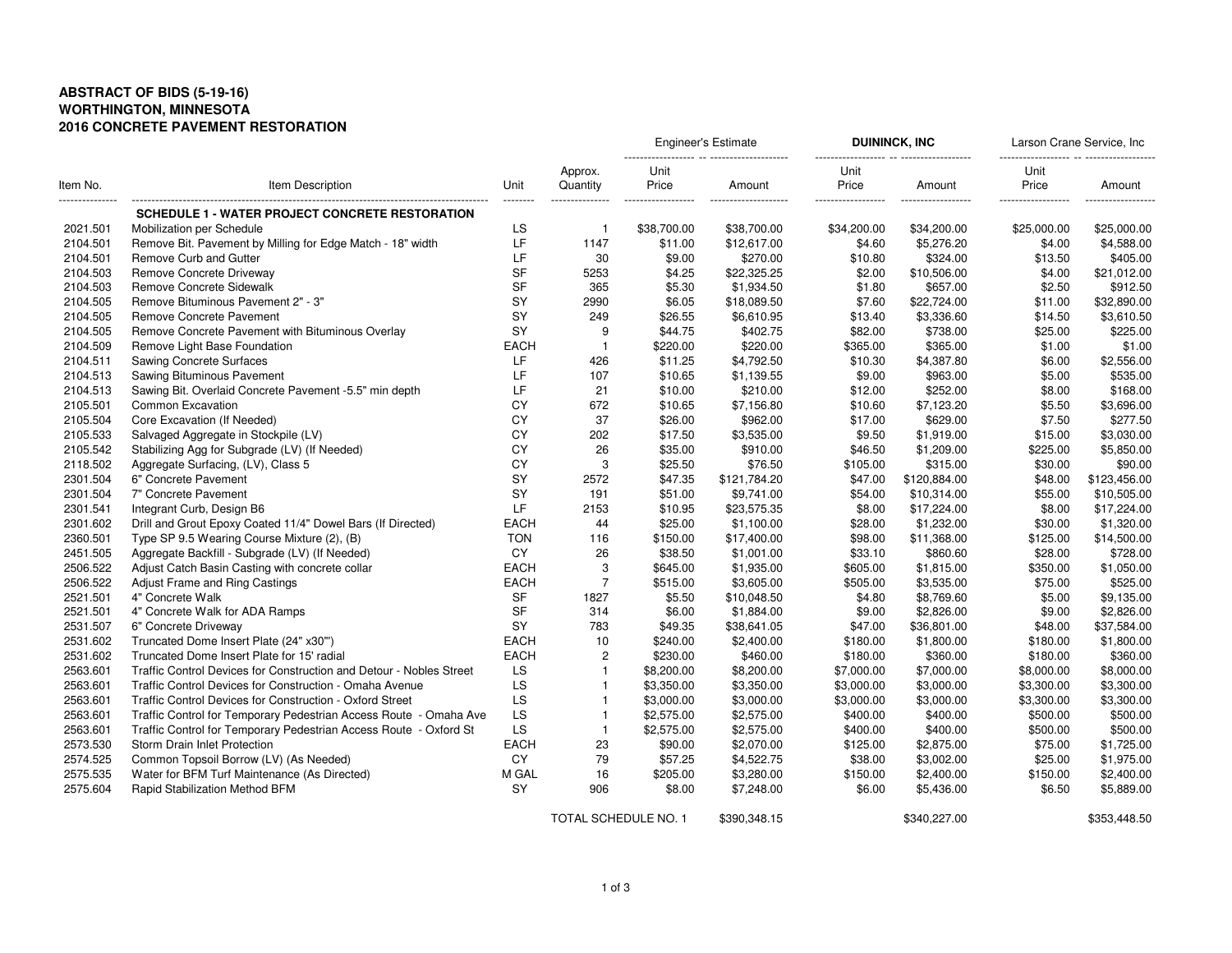| Item No.        | Item Description                                                   | Unit        | Approx.<br>Quantity   | <b>Engineer's Estimate</b> |                      | <b>DUININCK, INC</b> |             | Larson Crane Service, Inc.<br>----------- -- --------- |             |
|-----------------|--------------------------------------------------------------------|-------------|-----------------------|----------------------------|----------------------|----------------------|-------------|--------------------------------------------------------|-------------|
|                 |                                                                    |             |                       | Unit<br>Price              | Amount               | Unit<br>Price        | Amount      | Unit<br>Price                                          | Amount      |
| --------------- |                                                                    | ---------   |                       | -----------                | -------------------- | ------------------   | ----------  | -------------------                                    | $-----1$    |
|                 | <b>SCHEDULE 2 - SANITARY SEWER CONCRETE RESTORATION</b>            |             |                       |                            |                      |                      |             |                                                        |             |
| 2021.501        | Mobilization per Schedule                                          | LS          | $\mathbf{1}$          | \$5,410.00                 | \$5,410.00           | \$8,000.00           | \$8,000.00  | \$9,000.00                                             | \$9,000.00  |
| 2104.505        | Remove Bituminous Pavement 2" - 3"                                 | <b>SY</b>   | 587                   | \$6.05                     | \$3,551.35           | \$7.60               | \$4,461.20  | \$4.00                                                 | \$2,348.00  |
| 2104.505        | <b>Remove Concrete Pavement</b>                                    | SY          | 142                   | \$26.55                    | \$3,770.10           | \$13.40              | \$1,902.80  | \$14.50                                                | \$2,059.00  |
| 2104.505        | Remove Concrete Pavement with Bituminous Overlay                   | SY          | 32                    | \$44.75                    | \$1,432.00           | \$82.00              | \$2,624.00  | \$15.50                                                | \$496.00    |
| 2104.511        | <b>Sawing Concrete Surfaces</b>                                    | LF.         | 19                    | \$11.25                    | \$213.75             | \$10.30              | \$195.70    | \$6.00                                                 | \$114.00    |
| 2105.501        | Common Excavation                                                  | CY          | 165                   | \$10.65                    | \$1,757.25           | \$10.60              | \$1,749.00  | \$5.50                                                 | \$907.50    |
| 2105.504        | Core Excavation (If Needed)                                        | CY          | $\overline{7}$        | \$26.00                    | \$182.00             | \$26.00              | \$182.00    | \$6.50                                                 | \$45.50     |
| 2105.533        | Salvaged Aggregate in Stockpile (LV)                               | CY          | 46                    | \$17.50                    | \$805.00             | \$9.50               | \$437.00    | \$15.00                                                | \$690.00    |
| 2105.542        | Stabilizing Agg for Subgrade (LV)(If Needed)                       | CY          | 5                     | \$35.00                    | \$175.00             | \$46.50              | \$232.50    | \$225.00                                               | \$1.125.00  |
| 2301.504        | 6" Concrete Pavement                                               | <b>SY</b>   | 761                   | \$47.35                    | \$36,033.35          | \$47.00              | \$35,767.00 | \$48.00                                                | \$36,528.00 |
| 2451.505        | Aggregate Backfill - Subgrade (LV) (If Needed)                     | CY          | 5                     | \$38.50                    | \$192.50             | \$33.25              | \$166.25    | \$32.00                                                | \$160.00    |
| 2506.522        | Adjust Frame and Ring Castings                                     | <b>EACH</b> | $\overline{c}$        | \$515.00                   | \$1,030.00           | \$505.00             | \$1,010.00  | \$325.00                                               | \$650.00    |
| 2573.530        | Storm Drain Inlet Protection                                       | <b>EACH</b> | $\boldsymbol{\Delta}$ | \$90.00                    | \$360.00             | \$125.00             | \$500.00    | \$75.00                                                | \$300.00    |
|                 |                                                                    |             |                       |                            |                      |                      |             |                                                        |             |
|                 |                                                                    |             | TOTAL SCHEDULE NO. 2  |                            | \$54,912.30          |                      | \$57,227.45 |                                                        | \$54,423.00 |
|                 | <b>SCHEDULE 3 - STORM PROJECT CONCRETE RESTORATION</b>             |             |                       |                            |                      |                      |             |                                                        |             |
| 2021.501        | Mobilization per Schedule                                          | LS          | 1                     | \$3,435.00                 | \$3,435.00           | \$13,300.00          | \$13,300.00 | \$15,000.00                                            | \$15,000.00 |
| 2104.501        | Remove Curb and Gutter                                             | LF          | 9                     | \$9.00                     | \$81.00              | \$10.80              | \$97.20     | \$13.50                                                | \$121.50    |
| 2104.503        | Remove Concrete Sidewalk                                           | <b>SF</b>   | 247                   | \$5.30                     | \$1,309.10           | \$1.80               | \$444.60    | \$4.25                                                 | \$1,049.75  |
| 2104.505        | Remove Bituminous Pavement 2" - 3"                                 | SY          | 197                   | \$6.05                     | \$1,191.85           | \$7.60               | \$1,497.20  | \$13.25                                                | \$2,610.25  |
| 2104.505        | Remove Concrete Pavement with Bituminous Overlay                   | SY          | 10                    | \$44.75                    | \$447.50             | \$82.00              | \$820.00    | \$15.00                                                | \$150.00    |
| 2104.511        | <b>Sawing Concrete Surfaces</b>                                    | LF          | 47                    | \$11.25                    | \$528.75             | \$10.30              | \$484.10    | \$6.00                                                 | \$282.00    |
| 2104.513        | Sawing Bit. Overlaid Concrete Pavement -5.5" min depth             | LF          | 33                    | \$9.50                     | \$313.50             | \$12.00              | \$396.00    | \$7.50                                                 | \$247.50    |
| 2105.501        | Common Excavation                                                  | CY          | 44                    | \$10.65                    | \$468.60             | \$16.60              | \$730.40    | \$5.00                                                 | \$220.00    |
| 2105.533        | Salvaged Aggregate in Stockpile (LV)                               | CY          | 17                    | \$17.50                    | \$297.50             | \$13.20              | \$224.40    | \$15.00                                                | \$255.00    |
| 2118.502        | Aggregate Surfacing, (LV), Class 5                                 | CY          | 3                     | \$25.50                    | \$76.50              | \$105.00             | \$315.00    | \$25.00                                                | \$75.00     |
| 2301.504        | 6" Concrete Pavement                                               | SY          | 15                    | \$47.35                    | \$710.25             | \$47.00              | \$705.00    | \$48.00                                                | \$720.00    |
| 2301.504        | 7" Concrete Pavement                                               | SY          | 112                   | \$51.00                    | \$5,712.00           | \$54.00              | \$6,048.00  | \$55.00                                                | \$6,160.00  |
| 2301.541        | Integrant Curb, Design B6                                          | LF          | 91                    | \$10.95                    | \$996.45             | \$8.00               | \$728.00    | \$8.00                                                 | \$728.00    |
| 2360.501        | Type SP 9.5 Wearing Course Mixture (2), (B)                        | <b>TON</b>  | 16                    | \$150.00                   | \$2,400.00           | \$175.00             | \$2,800.00  | \$225.00                                               | \$3,600.00  |
| 2506.522        | Adjust Catch Basin Casting with concrete collar                    | <b>EACH</b> | $\overline{2}$        | \$645.00                   | \$1,290.00           | \$655.00             | \$1,310.00  | \$75.00                                                | \$150.00    |
| 2506.522        | Adjust Frame and Ring Castings                                     | <b>EACH</b> | 3                     | \$515.00                   | \$1,545.00           | \$505.00             | \$1,515.00  | \$3.25                                                 | \$9.75      |
| 2521.501        | 4" Concrete Walk                                                   | <b>SF</b>   | 145                   | \$5.50                     | \$797.50             | \$4.80               | \$696.00    | \$5.00                                                 | \$725.00    |
| 2521.501        | 4" Concrete Walk for ADA Ramps                                     | <b>SF</b>   | 284                   | \$6.00                     | \$1,704.00           | \$9.00               | \$2,556.00  | \$9.00                                                 | \$2,556.00  |
| 2531.501        | Concrete Curb & Gutter, Design B618                                | LF          | 27                    | \$28.00                    | \$756.00             | \$70.00              | \$1,890.00  | \$75.00                                                | \$2,025.00  |
| 2531.507        | 6" Concrete Driveway                                               | SY          | 48                    | \$49.35                    | \$2,368.80           | \$47.00              | \$2,256.00  | \$48.00                                                | \$2,304.00  |
| 2531.602        | Truncated Dome Insert Plate (24" x30"')                            | <b>EACH</b> | 8                     | \$240.00                   | \$1,920.00           | \$180.00             | \$1,440.00  | \$180.00                                               | \$1,440.00  |
| 2563.601        | Traffic Control Devices for Construction Fourth Avenue             | LS          | $\mathbf{1}$          | \$1,750.00                 | \$1,750.00           | \$1,000.00           | \$1,000.00  | \$1,500.00                                             | \$1,500.00  |
| 2563.601        | Traffic Control for Temporary Pedestrian Access Route - Fourth Ave | LS          | 1                     | \$1,050.00                 | \$1,050.00           | \$400.00             | \$400.00    | \$500.00                                               | \$500.00    |
| 2573.530        | Storm Drain Inlet Protection                                       | <b>EACH</b> |                       | \$90.00                    | \$630.00             | \$125.00             | \$875.00    | \$75.00                                                | \$525.00    |
| 2574.525        | Common Topsoil Borrow (LV) (As Needed)                             | CY          | 6                     | \$57.25                    | \$343.50             | \$150.00             | \$900.00    | \$28.00                                                | \$168.00    |
|                 |                                                                    |             |                       |                            |                      |                      |             |                                                        |             |